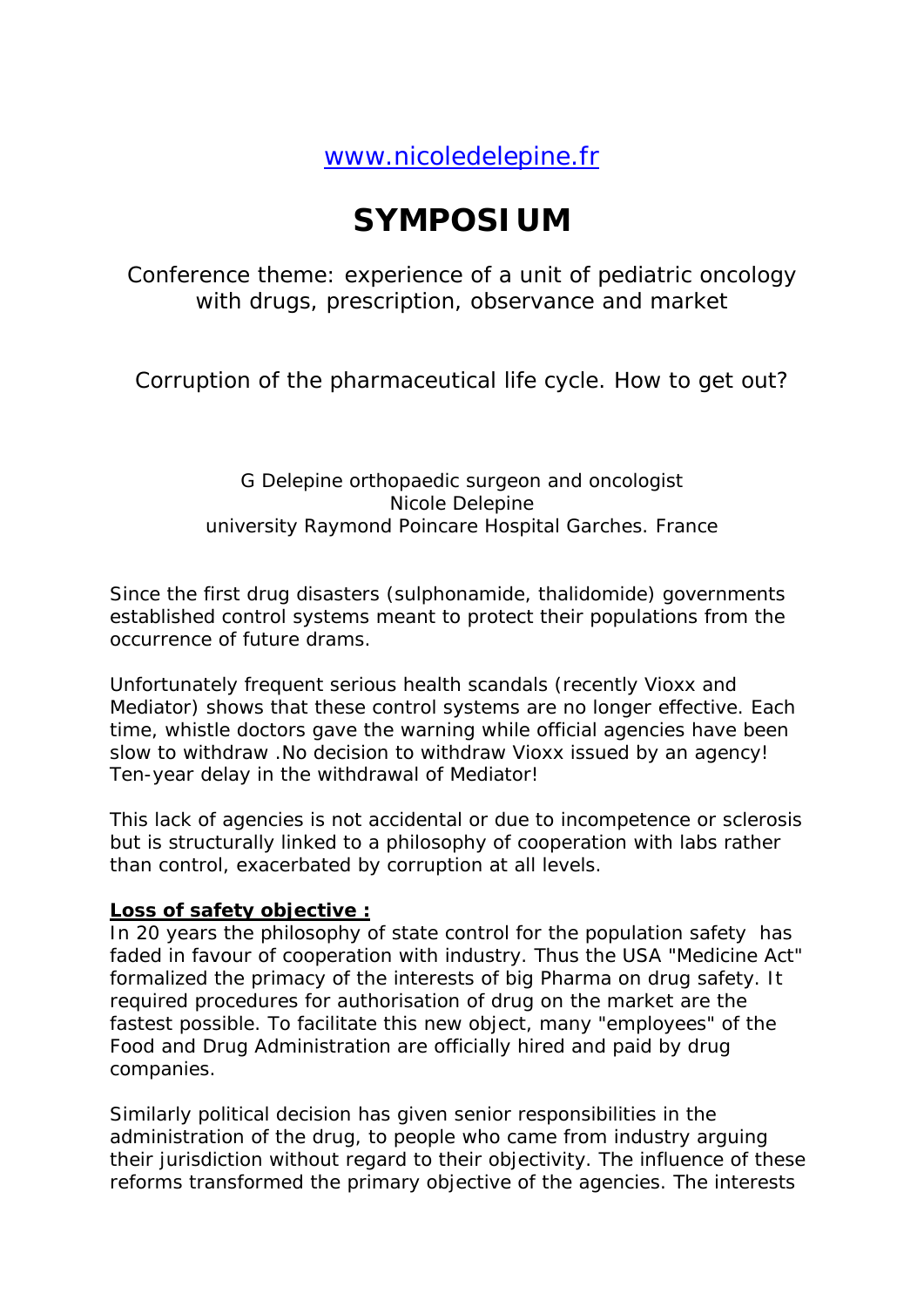of the industry became predominant, safety forgotten. This practice is the contrary as precautionary principle: it requires little proof of efficacy and safety, to allow the commercialisation of a drug but it requires evidence of serious toxicity off the market!

Fear of retaliation (legal or illegal) laboratories paralyzes agencies when withdrawal is discussed. The policeman is afraid of the possible offender!

#### **Corruption at all stages :**

30 years ago representatives of the authority should not receive any additional compensation for their public activity or had to pass an ethics commission to ask for permission. After stopping their public labour, they should not work in companies they had previously controlled. These precautions dictated by common sense were intended to ensure the neutrality of the state and independence of decisions of their representatives.

Since the liberal reform of our societies, the liberal public-private mix became a bible and conflicts of interest increased, severely affecting the public interest mission. It corrupts all steps of the medication.

Therapeutic trials promoters are paid largely by the laboratories and their judgement severely altered in favour of the drug. Similarly statisticians analyzing the trial know they must not seek scientific truth, but demonstrate the effectiveness of the product, in order to retain their customers. The corruption potential of the raw data are possible and frequent when the trial does not fulfil its real purpose, it could nevertheless affirm the effectiveness of the product.

In all democratic countries, the open court is public and contradictory. But current judgments of medicinal authorisation are secret (nor the basis for approval, neither debates published). In democratic countries judges are paid by the state and shall in no case have any connection with any of the parties. In licensing committees as those for pricing and reimbursement rates, no expert is independent from laboratories.

How to be surprised when new drugs are reported innovative although a positive balance between risk effectiveness.

Pharmacovigilance conflicts of interest at least partly explain the "serious failure of the drug safety surveillance system" identified by the scandal in the French IGAS mediator report (2011)

#### **How to clean up the drug chain :**

Principles are simple, known a long time ago. Implementation needs courage to face very powerful and well organized lobbying.

The basic principle: the public safety outweighs the interest of the pharmaceutical industry. This requires a strict application: a potential dangerous drug should be removed from the market as a precaution